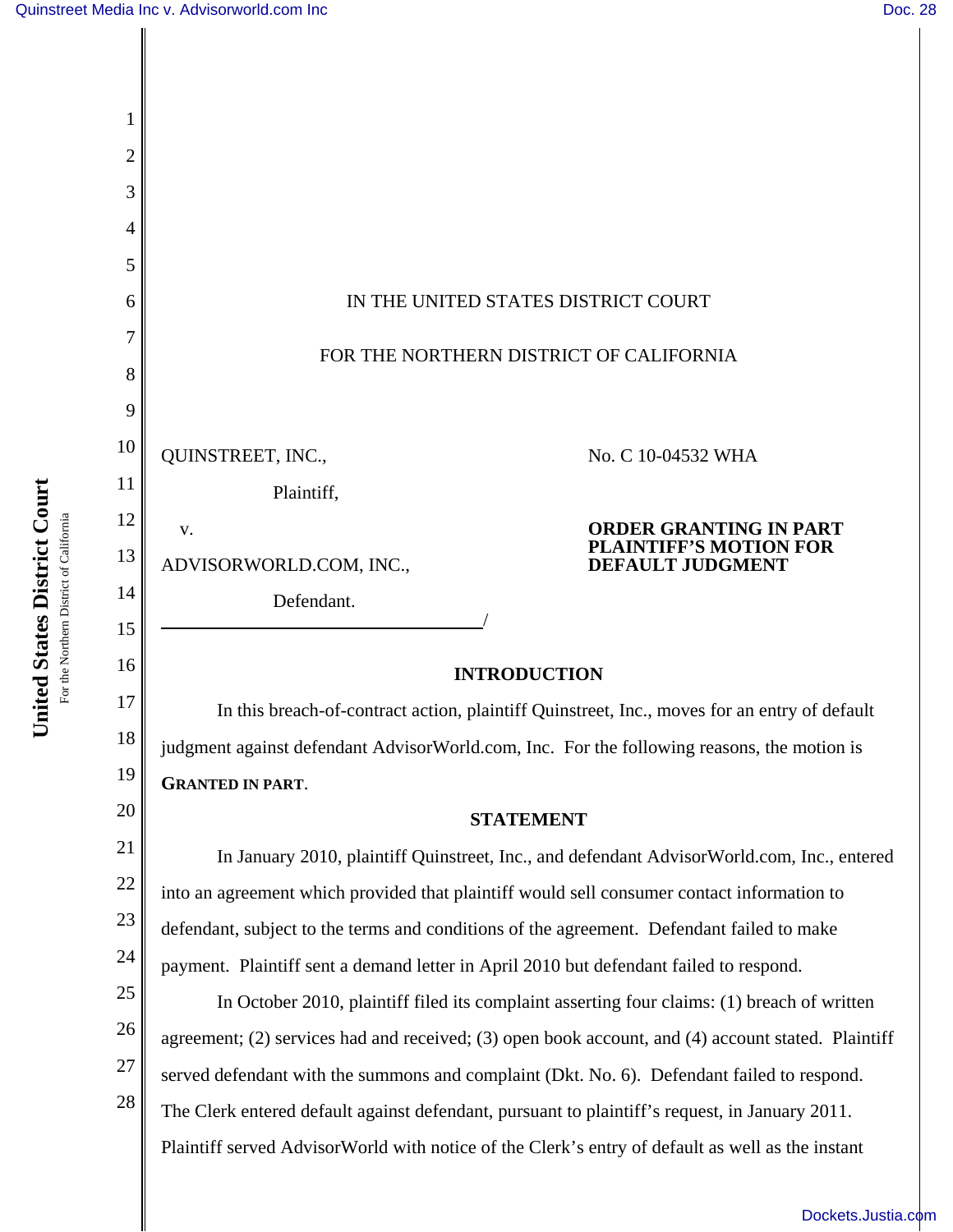3

4

5

6

7

8

9

10

11

12

13

14

15

16

17

18

19

1 2 motion (Dkt. No. 19-6). Plaintiff seeks the unpaid balance of \$98,640 plus interest at 18 percent from the date of default, April 5, 2010. Plaintiff also seeks attorney's fees and costs.

### **ANALYSIS**

#### **A. DEFAULT JUDGMENT**

FRCP 55(b)(2) permits a court, following an entry of default, to enter default judgment against a defendant. "The district court's decision whether to enter a default judgment is a discretionary one." *Aldabe v. Aldabe*, 616 F.2d 1089, 1092 (9th Cir. 1980). The scope of relief allowed through default judgment is limited by FRCP 54(c), which states that "[a] default judgment must not differ in kind from, or exceed in amount, what is demanded in the pleadings." In the Ninth Circuit, a court is to consider several factors in exercising its discretion to award default judgment: (1) the possibility of prejudice to the plaintiff, (2) the merits of plaintiff's

substantive claim, (3) the sufficiency of the complaint, (4) the sum of money at stake in the action;  $(5)$  the possibility of a dispute concerning material facts; (6) whether the default was due to excusable neglect, and  $(7)$  the strong policy underlying the Federal Rules of Civil Procedure favoring decisions on the merits. *Eitel v. McCool*, 782 F.2d 1470, 1471–72 (9th Cir. 1986). After entry of default, well-pled allegations in the complaint regarding liability are taken as true, except as to amount of damages. *Fair Hous. of Marin v. Combs*, 285 F.3d 899, 906 (9th Cir. 2002). Consequently, *Eitel* factors two, three, and five weigh in favor of the entry of default judgment. For the following reasons, each of the remaining factors also favor entry of default judgment.

20 21 *First*, if the motion were denied, plaintiff would be without a remedy.Failure to enter a default judgment would therefore result in prejudice to plaintiff.

22 23 24 25 26 27 *Second*, the sum of money at stake is relatively small. In general, the fact that a large sum of money is at stake is a factor disfavoring default judgment. *See Eitel*, 782 F.2d at 1472 (the fact that \$2,900,000 was at stake, when considered in light of the parties' dispute as to material facts, supported the court's decision not to enter judgment by default). In the instant case, plaintiff has asked for a total of \$98,640 in damages. This is a far cry from the \$2,900,000 sum contemplated in *Eitel*. This factor weighs in favor of entering default judgment.

28